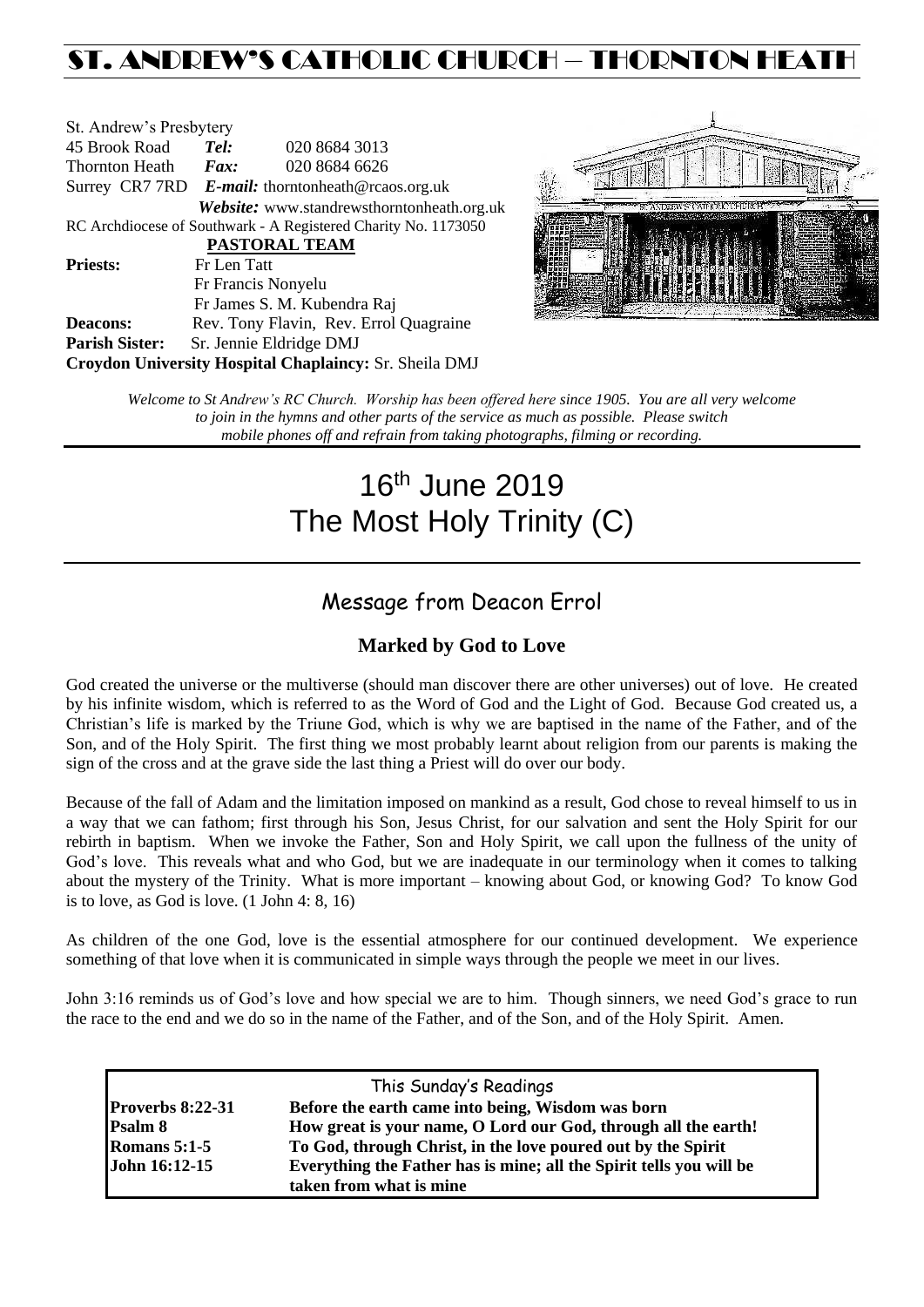# Diary for the Week

|                                            |                                      | $UUU$ , $VUU$ , $VUU$                              |                                         |
|--------------------------------------------|--------------------------------------|----------------------------------------------------|-----------------------------------------|
| Sunday 16 <sup>th</sup> June               |                                      | 6.00pm (Saturday) First Mass of Sunday (First      | <b>Frances Tucker</b>                   |
| The Most Holy Trinity                      |                                      | Holy Communions)                                   |                                         |
|                                            |                                      |                                                    |                                         |
| (Father's Day)                             | 9.30am                               | Mass (First Holy<br>Communions)                    | Sancho Family RIP                       |
|                                            | 11.30am                              | Mass (First Holy                                   | Parishioners                            |
|                                            |                                      | Communions)                                        |                                         |
|                                            | 5.00pm                               | <b>Rosary</b>                                      |                                         |
|                                            | $5.15 - 5.45$ pm                     | <b>Exposition and Benediction</b>                  |                                         |
|                                            | 6.00 <sub>pm</sub>                   | Mass (First Holy                                   | Cleta Andradi RIP                       |
|                                            |                                      | Communions)                                        |                                         |
|                                            | $7.00 - 9.00$ pm                     | <b>Charismatic Prayer Group</b>                    |                                         |
| Monday 17th June                           | 7.30am                               | Mass                                               | Thanksgiving                            |
| Feria                                      | 10.00am                              | Mass                                               | Mary Badu (Birthday)                    |
| 2 Corinthians 6:1-10                       | $5.45 - 7.15$ pm                     | <b>Beavers (hall)</b>                              |                                         |
| Matthew 5:38-42                            | $7.00 - 8.00$ pm<br>$7.30 - 9.00$ pm | <b>Parish Surgery</b><br>Scouts (hall)             |                                         |
| Tuesday 18 <sup>th</sup> June              | 7.30am                               | Mass                                               | Theresa A. Mensah/Elizabeth Boateng RIP |
| Feria                                      | 10.00am                              | Mass                                               | Giovanni Notaro RIP (Anniv)             |
| 2 Corinthians 8:1-9                        |                                      |                                                    |                                         |
| Matthew 5:43-48                            |                                      |                                                    |                                         |
| Wednesday 19th June                        | 7.30am                               | Mass                                               | <b>Simon Moraes RIP</b>                 |
| <b>St Romuald</b>                          | 10.00am                              | Mass                                               | <b>Ritchie Family</b>                   |
| 2 Corinthians 9:6-11                       | 2.00 <sub>pm</sub>                   | <b>Active Retirement Group</b>                     |                                         |
| Matthew 6:1-6. 16-18                       | 6.00pm                               | <b>Lectio Divina Group (hall)</b>                  |                                         |
|                                            | 7.30pm                               | <b>Legion of Mary (hall)</b>                       |                                         |
| Thursday $20^{th}$ June                    | 7.30am                               | Mass                                               | Deceased Members Freeman Family RIP     |
| St Alban                                   | 10.00am                              | Mass                                               | <b>Eigbe Family</b>                     |
| 2 Corinthians 11:1-11                      | $7.00 - 8.30$ pm                     | <b>Cubs (St James the Great)</b>                   |                                         |
| Matthew $6:7-15$<br>Friday 21st June       | 7.30am                               | Mass                                               | Rev. J. B. Andradi RIP                  |
| St Aloysius Gonzaga                        | 10.00am                              | Mass                                               | Jessica Castillo                        |
| 2 Corinthians 11:18. 21-30                 |                                      |                                                    |                                         |
| Matthew 6:19-23                            |                                      |                                                    |                                         |
| Saturday 22 <sup>nd</sup> June             | 9.30am                               | Mass                                               | <b>Holy Souls</b>                       |
| Saints John Fisher and                     | $10.00 - 10.30$ am                   | <b>Confessions</b>                                 |                                         |
| <b>Thomas More</b>                         | $2.00 - 4.00$ pm                     | <b>Scout Group - Charity</b>                       |                                         |
| 2 Corinthians 12:1-10                      |                                      | <b>Afternoon Tea (hall)</b>                        |                                         |
| Matthew 6:24-34                            | $5.00 - 5.30$ pm                     | <b>Confessions</b>                                 |                                         |
|                                            | 6.00 <sub>pm</sub>                   | First Mass of Sunday                               | Parishioners                            |
| Sunday 23rd June                           | 9.30am                               | Mass                                               | Judex Leong-Chung RIP (Anniv)           |
| The Most Holy Body and                     | 11.30am                              | Mass                                               | Kathleen Carrapiett RIP (Anniv)         |
| <b>Blood of Christ (Corpus</b><br>Christi) | 5.00pm<br>$5.15 - 5.45$ pm           | <b>Rosary</b><br><b>Exposition and Benediction</b> |                                         |
|                                            | 6.00 <sub>pm</sub>                   | <b>Mass</b>                                        | <b>Gill Patient RIP</b>                 |
|                                            | $7.00 - 9.00$ pm                     | <b>Charismatic Prayer Group</b>                    |                                         |
|                                            |                                      |                                                    |                                         |
|                                            | <b>Collection Last Sunday</b>        | Money Matters                                      | £1,524.89                               |
|                                            | Payment by Standing Order            |                                                    | £ 700.00                                |
|                                            | Total offertory                      |                                                    | £2,224.89                               |
|                                            | <b>Collection for CaTEW</b>          |                                                    | £ 434.07                                |
|                                            |                                      | Second collection for Day for Life                 |                                         |
|                                            |                                      | Thank you for your generosity                      |                                         |
| Altar Servers                              |                                      |                                                    | Church Cleaners                         |
| This week<br>Team 3                        |                                      |                                                    | This week St Jude's Group               |
| Next week<br>Team 1                        |                                      |                                                    | Next week Judie's Crew                  |
|                                            |                                      |                                                    |                                         |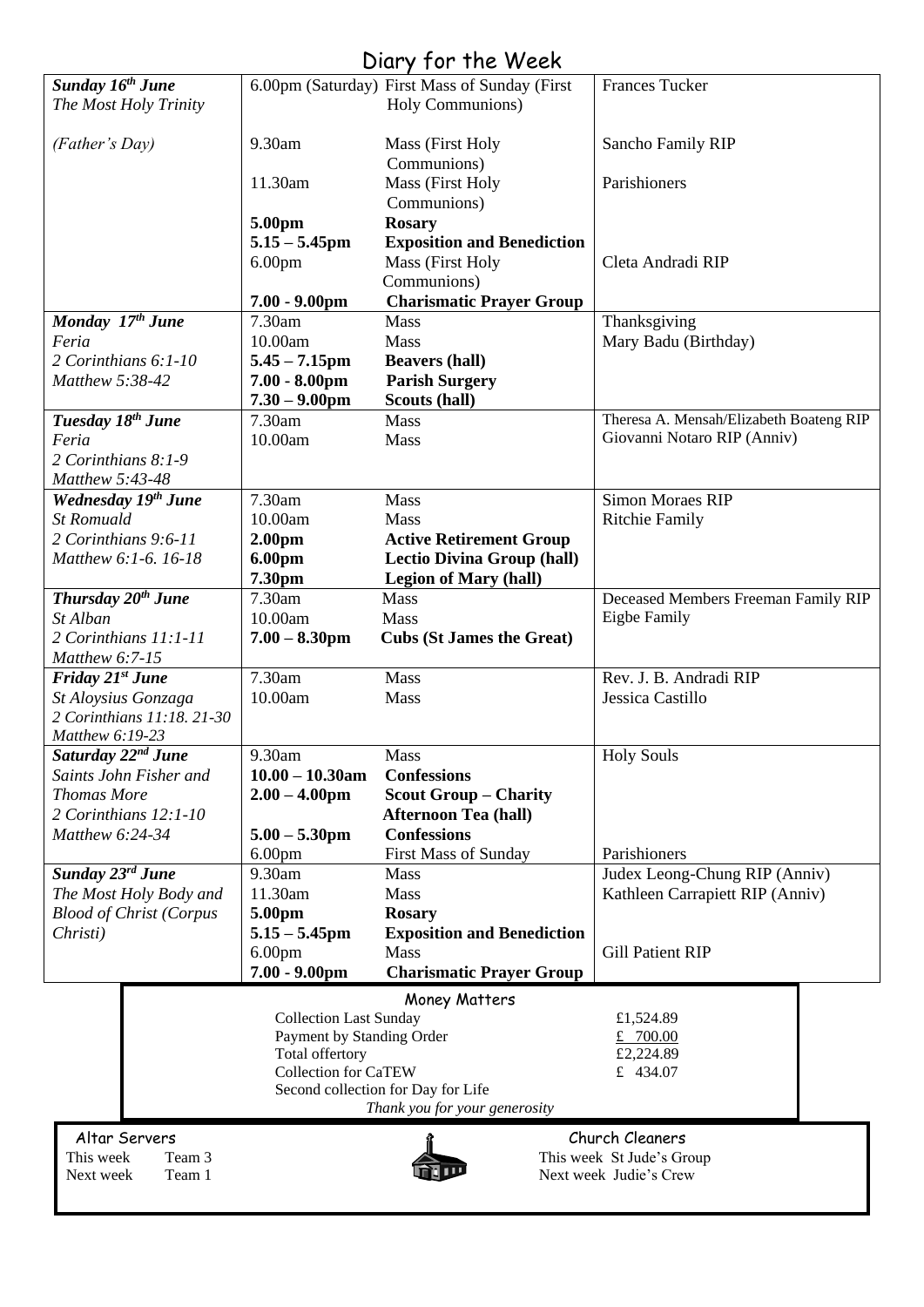# St. Andrew's Parish Notices

# **APPOINTMENT OF NEW ARCHBISHOP OF SOUTHWARK**

On Monday 10<sup>th</sup> June, the Vatican announced that "The Holy Father has accepted the resignation from the pastoral care of the diocese of Southwark, by Archbishop Peter Smith." At the same time it was announced that Bishop John Wilson, Auxiliary Bishop in Westminster, has been appointed as the Archbishop of Southwark.

Speaking of his appointment, Archbishop-Elect John Wilson said: "Someone once said if you want to make God laugh, tell Him your plans. In whatever way I might have imagined God's plan for my life to unfold, the news of my appointment by Pope Francis as the new Archbishop of Southwark came as a complete surprise. I am grateful to His Excellency Archbishop Edward J. Adams, the Apostolic Nuncio, for his encouragement, and for reminding me of C.S. Lewis' invitation to be 'surprised by joy.' It is the joy of the Gospel, the Good News of God's love for the world in His Son Jesus Christ, that sustains and animates the Church's mission in which I am to share in a new way."

Archbishop-Elect John will take possession of the Diocese during an Installation Mass to take place at 12noon on Thursday 25th July, the Feast of the Apostle Saint James. Pope Francis has appointed Archbishop Peter as Apostolic Administrator to oversee the diocese until the Installation. Archbishop Peter was appointed nine years ago and as he retires now to live near the Kent coast he looks forward to starting work on his long awaited garden!

### **SECOND COLLECTION THIS WEEKEND**

The second collection will be for Day for Life. This is the Day in the Church's Life dedicated to celebrating the Sacredness of Life. Day for Life is celebrated yearly by the Catholic Church in Ireland, Scotland, England and Wales. It is a day dedicated to raising awareness about the meaning and value of human life at every stage and in every condition. The proceeds of the Day for Life collection held in parishes will be used for the promotion of the dignity of the human person through the distribution of grants. We welcome applications from projects that support this aim, and this year especially welcome those working with victims and survivors of domestic abuse. Your donation is greatly appreciated. For more info, and to donate online, please visit: [www.dayforlife.org/donate](http://www.dayforlife.org/donate) Please collect a leaflet from the porch with more info.

### **FIRST HOLY COMMUNION**

Over this weekend,  $15<sup>th</sup>/16<sup>th</sup>$  June, some of the children of our parish will be making their First Holy Communion at the Saturday evening and Sunday morning masses. Therefore the front few benches on both sides of the centre aisle will be reserved for the children and their immediate families. The children will be going up to the Altar to receive first as it is their special day. There are to be no photographs or videos taken during the Mass. Please keep our children and their families in your prayers.

### **400 CLUB JUNE WINNERS:**

Maxine Mahoney No: 113 - £20 Maureen Sancho No: 73 - £10 Bella Prins No: 8 - £10

### **SAMM (ST ANDREW'S MUMS MARKET) ON SATURDAY 6TH JULY**

On Saturday 6<sup>th</sup> July, from 1.00 to 4.00pm, we will be having another St Andrews Mums Market (SAMM) in the Church hall. Several mums from the parish will be selling a variety of children's goods like clothing, shoes, toys and pushchairs. There will also be other items for sale e.g. men and women clothing, bric-a-brac and other household items. ALL money made on the day will go towards the Church 50 For 50 fund. There will also be hot food and tea, coffee and cakes for sale. If you would like to take part and have a free table to sell your unwanted goods, please text Bernadette on 07729322571. There are a couple of tables available. Please come along to support the event and help make it a huge success – thank you.

# **YOUTH CHOIR**

We are keen to welcome new members to the Youth Choir. The Choir leads Mass every fourth Sunday in each month. They practice most Sundays after the 9:30am Mass for half an hour. If you would like your child to join the Youth Choir please contact Maxine for further information on 07903401107.

#### **PARISH PILGRIMAGE**

We are arranging a day Pilgrimage to the Shrine of St Augustine, Ramsgate on Saturday 6<sup>th</sup> July. St Augustine's has been restored by the diocese and Heritage Lottery funding and is now a thriving Pilgrimage centre. It is very near where St Augustine landed in 597 AD (having been sent by Pope Gregory the Great) to bring Christianity to England. It is also where the great Victorian architect, Augustus Pugin, lived, worked and built his personal church. More details can be found at<https://www.augustine-pugin.org.uk/> We will leave St Andrew's at 8.30am and return around 6.30pm. The cost is £18 for adults, £13 for children under 16 yrs, this includes entry into the Shrine, Mass, a tour, a talk and film about the